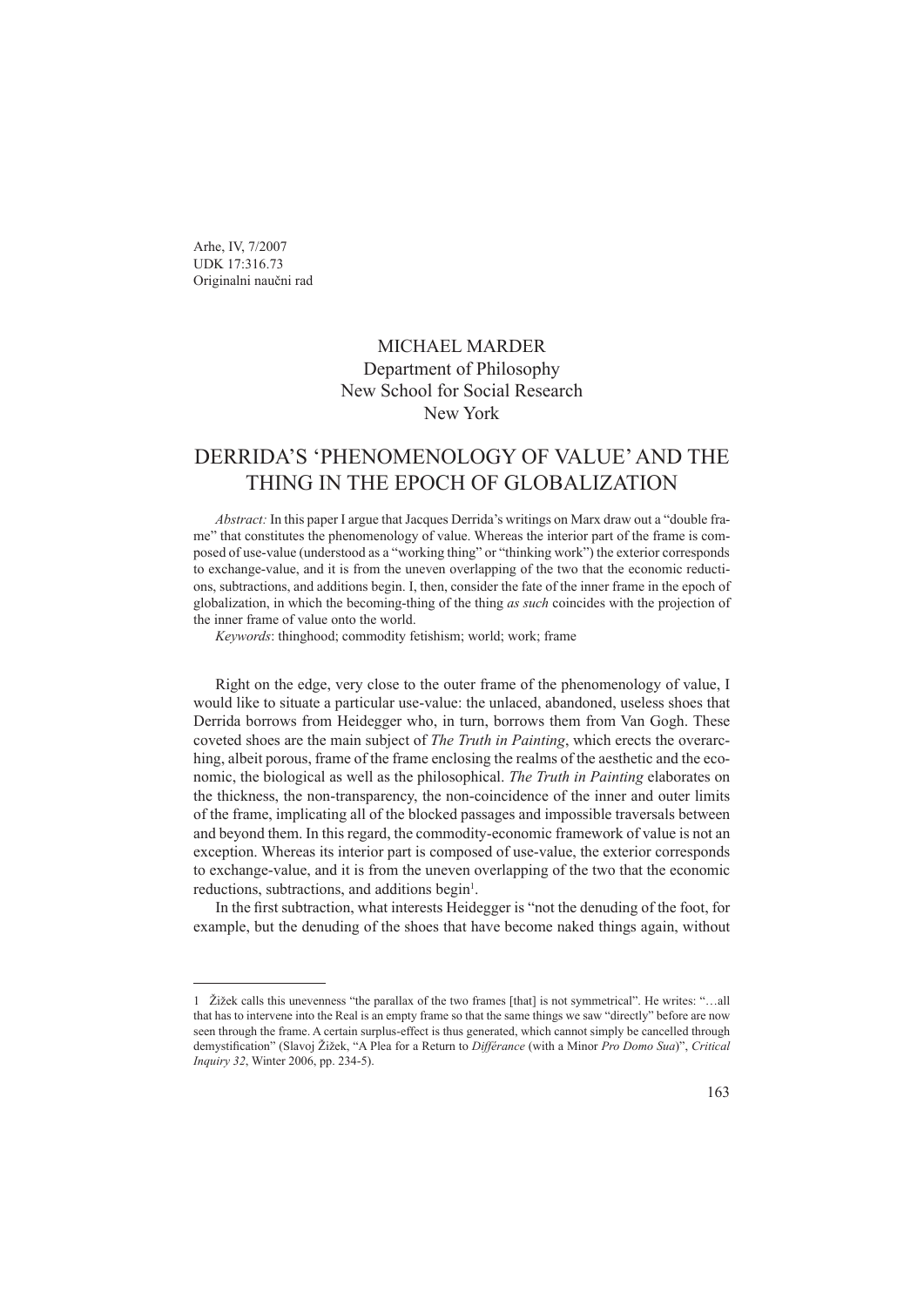usefulness, stripped of their use-value" (TP 300)<sup>2</sup>. (I must mention, parenthetically, that despite his undeniable tendency to confine use-value to usefulness, in *Specters of Marx*, Derrida repeatedly and insistently points out the complexity and "under-determination" of this taken-for-granted term.) On one hand, the elimination of the inner frame denudes the things themselves in their truth as useless by removing the structure of being-intended-for superimposed on them. The shoes exit, walk out as though of their own accord, from the total context of signification and, in becoming unworkable, no longer ready to hand, come into their own. Their almost theatrical exit implies, for Heidegger, the ultimate truth of the thing devoid of signification and freed from use.

On the other hand - Derrida's hand raised in protest to Heidegger - the deframing of the inner frame merely *displaces* this superimposed structure of intentionality to the outer limits of exchange-value that institutes a different regime of usefulness, of im-material intentionality, exploited throughout the pulsion of capital . The specter of Marx's inverted walking table reappears in the image of the auto-propelled shoes. Yet, even the Heideggerian displacement of utility loses its radical tinge because the shoes are paired (which means that they are prepared for the resumption of use) and because their pairing stays unquestioned: Heidegger "bound them [the shoes] together in order to bind them to the law of normal usage" (TP 333). Above all, it is impossible to abstract something like "truth" from signification. Even if it were arrived at, pure uselessness would merely resurrect another version of the transcendental signified predicated on absence and lack<sup>4</sup>.

The act of stripping the thing itself is the hallmark of phenomenological reduction, which elliptically signals the reduction of the frame, or of the layers that enframe it. But one result of the "striptease of the thing" in the commodity-economic domain is the occlusion of the denuded foot (which is a sign not only for the romanticized peasant "proximity to the earth" but also for the abjection of poverty) by the nudity of the shoething. The opacity of the clearing is in line with the logic of commodity fetishism, whereby the human bearer (*Träger*) of the commodity recedes behind the thingly and representative relations of value. The thing unbound from its user and from the category of equipment is not automatically released from all bonds; rather, at the fork of the event, it is equally handed over to the artistic disclosure of its truth as such and to the quantified integration into the circuits of capital. Or, according to the Derridian anagram, the thing is never naked (*nu*) and its effect is not one (*un*).

Second, the thickness of the frame entails a redoubled exclusion of that which is outside of its inner and outer parts. But, once again, the outside of the outside is inde-

Despite the undeniable Derridian tendency to confine use-value to usefulness, in *Specters of Marx*, Derrida points out the complexity and "under-determination" of this taken-for-granted term (cf. SM 150ff).

The institution of such a regime is the target of the complaint launched by Gayatri Spivak ["Limits and Openings of Marx in Derrida", in *Outside in the Teaching Machine* (New York & London: Routledge, 1993)]: "There is no such thing as subtracting use-value from a thing in this sphere [Marx's species-life], for the prior mark of the material transformation with Nature is mutely testified to even by the "thing in its nudity". One can 'subtract' use-value (a methodological abbreviation) only in the other direction…to make quantitative exchange-value…" (p. 105).

This criticism mirrors the rebuke of Lacan in "Le Facteur de La Vérité" (PC 441ff).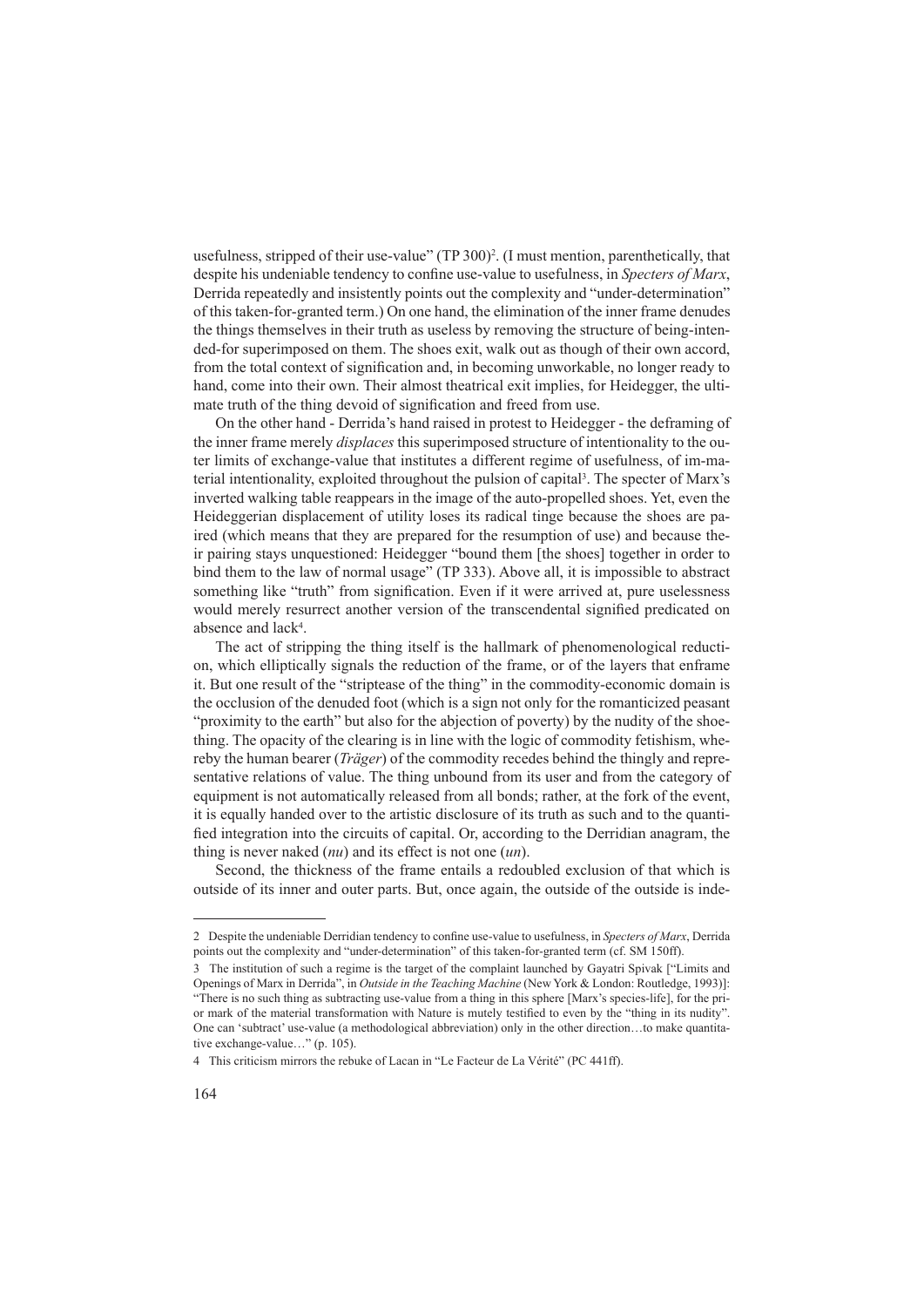terminate because it calls both for the overcoming of the use- and exchange-value in a recuperated, non-teleological view of Nature as much as for the intensification of the dynamics of surplus value - value above value. Derrida reads *plus-value* (that translates the German *Mehrwert*) on the model of the other expressions that include the untranslatable "*plus de*…" meaning, simultaneously, "more than" and "no more". Surplus value aporetically conjoins the two meanings - more than value and no more value and forms the remainder that "overflows (itself), into inadequation, excess, the supplement" (TP 298).

For Marx, the excess of the actual labor time over the labor time that "will keep the worker alive<sup>"</sup> is the indicator of the inadequation and injustice that, in not being restituted, drives the growth of capital. But how do the abandoned shoes enter the picture here? In their uselessness, the shoes have fallen; they neither support (by being-underneath, *hypokeimenon*), nor bear the working subject (TP 285) . There are two possible explanations for this lack of support: 1) the worker has stopped working and is resting in a certain fullness of the accomplishment (*désoeuvrement*), or 2) she is still working without being supported or restituted for the expenditure of labor power, above and beyond the minimum needed for subsistence. Although the two options grow from the same root, we most easily recognize the logic of surplus value in (2), where the fallen shoes are picked up, gathered together, and elevated into the prosthetic support for capital. The thing continues to work but not "for us", or to quote TP, "surplus value is unleashed by the annulment of their [the shoes'] use-value" (TP 258).

Third, the subtraction of the outer frame (exchange-value) is far from unproblematic. At the extreme, it results in the fetishization of use-value, which is the concept Marx has vacated for interminable analysis. The denaturalization of the denaturalized fabricates an illusion of the unmediated presence for which Derrida chastises both Heidegger and his critic, Schapiro. The latter is chided for looking at the painting without a frame, for disregarding its materiality, and for the confusion of the painted shoes with the "real" shoes. The recession of the painting leaves behind the shoes - the things "present" in front of us - as well as their disputed possession (TP 272). Eliminating the actual frame of the painting and that which it enframes, Schapiro denies the shoes their represented and representative (exemplary) status, their capacity, time and again, to stand in for the thing in general, to relate to other things from the depth of their un-relatedness and abandon, to put themselves in the shoes of other things, in a word, to socialize.

Heidegger commits the same hermeneutical fallacy, but such that its sense is symmetrically inverted. He fetishizes *the painting* and situates the painted shoes in their selfgenerated discourse of truth: "Once they are painted, these shoes talk, this thing produced and detached from its subject begins to talk (about it)" (TP 323). The detachment of the thing from its use separates it from us, unseals the space from which discourse may arise and seals the unbound thinghood in its quasi-sacredness. But neither Schapi-

<sup>5</sup> Karl Marx, *Capital I*. Trans. Ben Fowler (London and New York: Penguin, 1976), p. 300.

Another outcome of the fallen shoes is that they are "'without' use, and also, therefore, without truth". Jay M. Bernstein, *The Fate of Art: Aesthetic Alienation from Kant to Derrida and Adorno* (Cambridge & Oxford, UK: Polity Press, 1992), p. 146. Derrida will complicate both uses of the "without", but the same can be said about surplus value.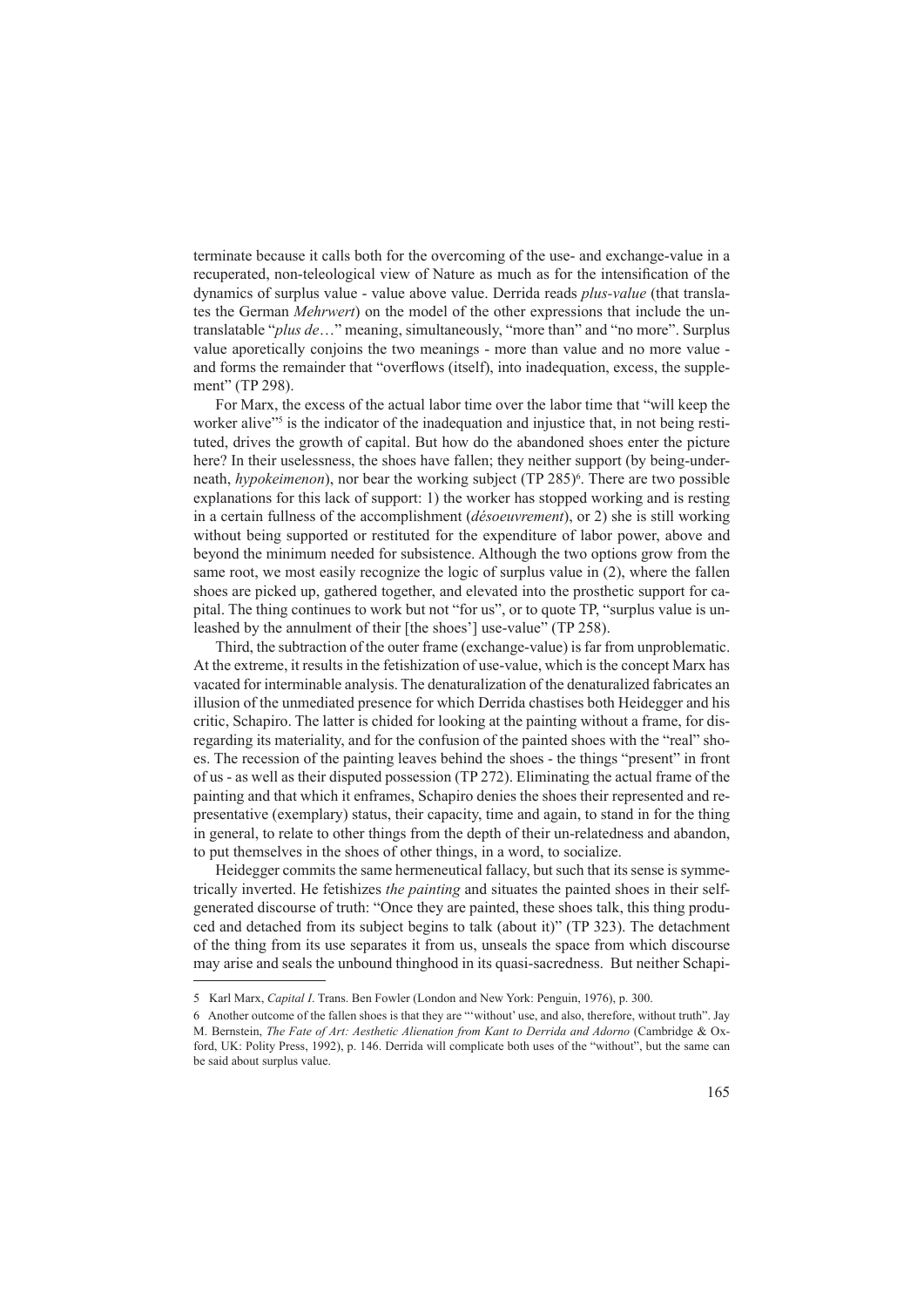ro, nor Heidegger lives up to the task. Delivering a fetishized fetish, they usefully employ and profit from uselessness<sup>7</sup> by proposing the existence of the originary truth of the thing, the truth it tells and the one told about it, be it the exact determination of its rightful proprietor or of its "thinghood". And, conversely, Marx's approach to use-value *qua* the supplement of the supplement, *qua* a derived term methodologically anteceded by exchange-value in *Capital*, clears the scene for a de-fetishized fetish.

The frame harbors yet another double potentiality, which, perhaps, comprises its thickness in the very moment when it turns inside out, interiorizes its outside, but also exteriorizes its inside. Derrida's word for this reversal is "invagination" - not the total incorporation of the remainder inside something which is no longer a thing, but "the inward refolding of *la gaine* [the sheath, girdle], the inverted reapplication of the outer edge to the inside of a form where the outside then opens a pocket" (LO 97). While value is realized, fleetingly becomes *res* (a thing) in its "inward refolding" into use-value, its crises may be understood in terms of the inflexibility and the subsequent disjointure, the unhinging of the two parts of the frame, and, literally, the tearing apart of the sheath.

Still, the realization without realization of value is, to some extent, independent of use-value. Insofar as it is born of the comparison, interaction, and sociality of things, value stands for the abstracted and abstract principle of thinghood, for the relational nonrelationality in which and through which the thing becomes the thing: (Signsponge): "the always other or the other-thing…makes of the thing a thing, the thingness, shall we say of the thing [*la chose autre ou l'autre chose…fait de la chose une chose, la choséité, allons-y, de la chose*]" (SI 92/3). In the inherent relatedness of things, of one thing to the other, from which value springs forth the becoming-thing of the thing is exemplified with the utmost lucidity (and vulgarity), even if the same exemplification occludes the relations between the human "bearers" of the commodities. The problem, however, is that, to the extent that it extorts the valuable or the symbolic and discards the materiality of the "shell" wherein the trace is built right into the substrate, this lucid exemplification attempts to master and to dominate the thing, does not let it breathe, does not run the risk of the event.

The repetitive substitution that grounds value exploits the internal instability of the thing, capitalizes on its unrest, re-presents it as such, but foregoes the difficulty of replacing the irreplaceable. Although any process of production involves "idealization, autonomization and automation, dematerialization and spectral incorporation, mourning work coextensive with all work, and so forth" (SM 166), the specifically capitalist production privileging the self-valorization of value releases, autonomizes, and incorporates the thing into the kind of de-humanized, living-dead intentionality that does not leave any breathing space or spacing for the thing. Its presumed independence from the human producer extends into the worst slavery when the alien intentionality of capital binds to and overwrites the thing. And, finally, the work of mourning instigated by surplus value overlaps and intensifies the work of mourning driven by the dissemination of the product that now exists "without me".

On the profit gained from the ostensibly useless play, see also PC 321.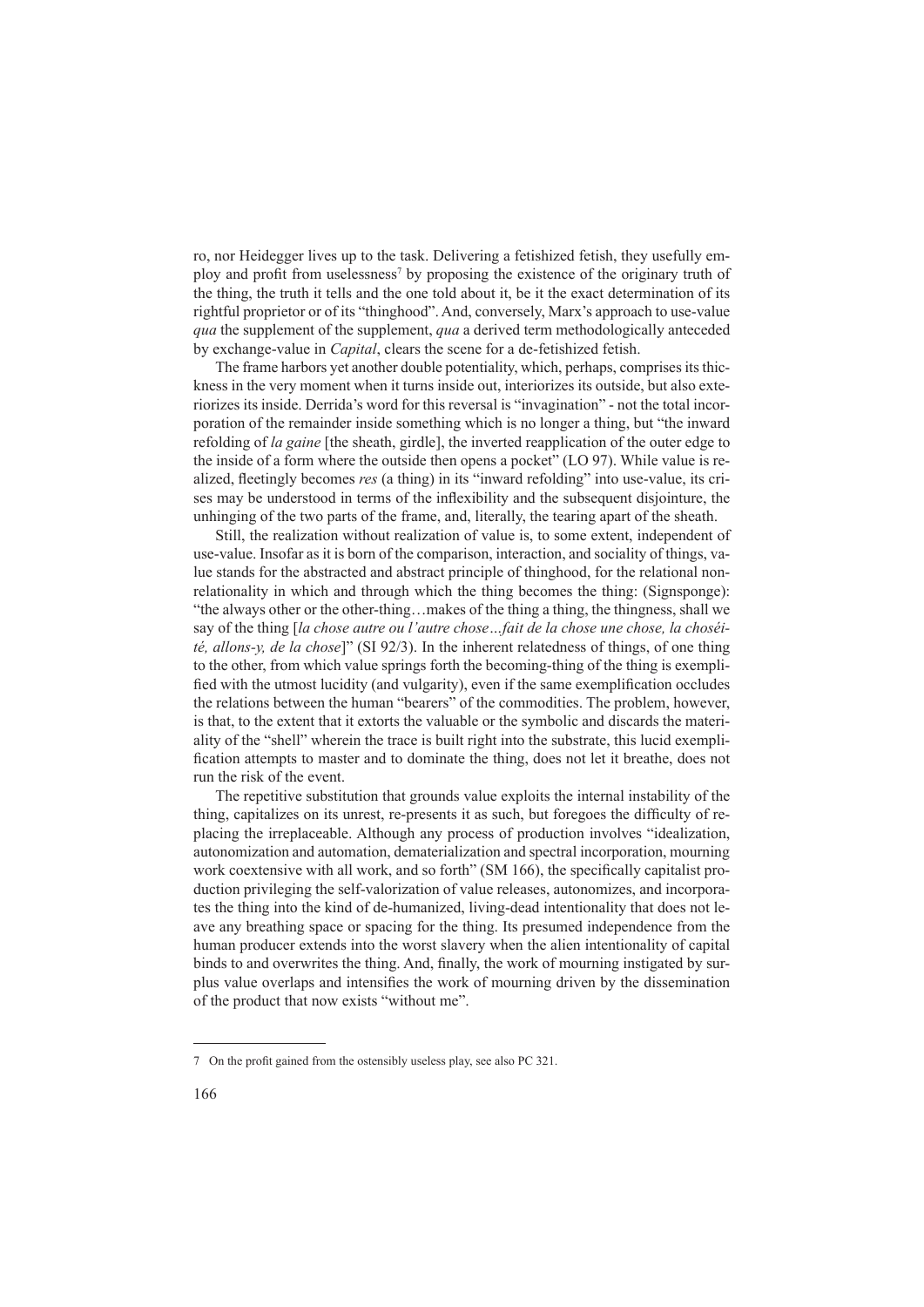An aspect of the same movement, the exteriorization of the inner frame hurls usevalue outward. The thrust of use-value's projection does not aim to return the shoes to their rightful owner (either the peasant, or the painter, or, for that matter, anyone else) but to discharge the debt incurred to the thing itself, that is to say, to the things (the shoes) themselves<sup>8</sup>. To be sure, this aim or this thrust reaches the threshold of the impossible given that the demand of the thing is silent, given that "[d]emanding everything and *nothing*, the thing puts the debtor (the one who would wish to say properly *my thing*) in a situation of absolute heteronomy" (SI 48). Nonetheless, the impossible demand glimpses the event in which, instead of being appropriated and expropriated, the thing itself, like the singularly universal sponge in *Signsponge*, immemorially and receptively conditions, absorbs, and "propriates" everything, whether proper or not.

The event of the thingly propriation is the restitution of time (including the labortime expended on its "production" and the ecstatic temporality of its self-remarking) to the thing itself in what will have been another vision, another dream of the re-appropriation of surplus value. The shoe at rest, then, not only temporalizes by delaying its being-worn-out beyond repair, but also messianically awaits, "without the horizon of expectation", the turning of time, or the return of the time that elapsed in use: "Moved by a mysterious force, the thing itself demands gift *and* restitution, it requires therefore "time", "term", "delay", "interval" of temporalization…" (GT 40). To repay the debt to the thing itself it is not enough to render it useless or to discard the material substratum in which the traces of use are etched. Rather, this repayment stimulates the reversal of usage and its consequences, the ghostly *revenance* of the thing's devalued, worn out value, and, above all, the supplemental replacement of the irreplaceable.

Overwriting the back and forth invaginations, subtractions, and projections is the question: What does the frame enframe? The obvious answer summons the thing, but also the work - the thing whose thinghood works, and the animated work whose workability bethings, becomes another thing in the supplemental series of displacements and substitutions. The "*three things of the thing* [*trois choses de la chose*]" enumerated in *Specters of Marx* (9/29) inevitably refer themselves to work in a move that deconstructs the Heideggerian distinction solidified in "The Origin of the Work of Art". From the work of mourning (*le travail du deuil*), to the iterative generativity of ghostly generations, to the transformative elaboration ("the thing *works*, whether it transforms or transforms itself, poses or decomposes itself [*la chose* travaille, *qu'elle transforme ou se transforme, qu'elle pose ou se décompose*]"), the thing is a self-interruptive, disseminative process that retraces itself (SM 9/30). The dynamics of thinghood can be best understood through the enigmatic syntagma "the three things of the thing" that accentuates the inherent multiplicity (the number is not just double, simply divided against itself, but triple) of each thing, that is to say, the difference of forces constitutive of the things "in" the thing, of the others in the same. Although this composition is also the process of decomposition (of mourning, etc.), the genitive form of the syntagma betrays the propri-

This, I believe, is Derrida's tacit answer to the initial question he posed: "To whom and to what, in consequence would one have to *restitute* them [the shoes], render them, to discharge a debt?" (TP 258).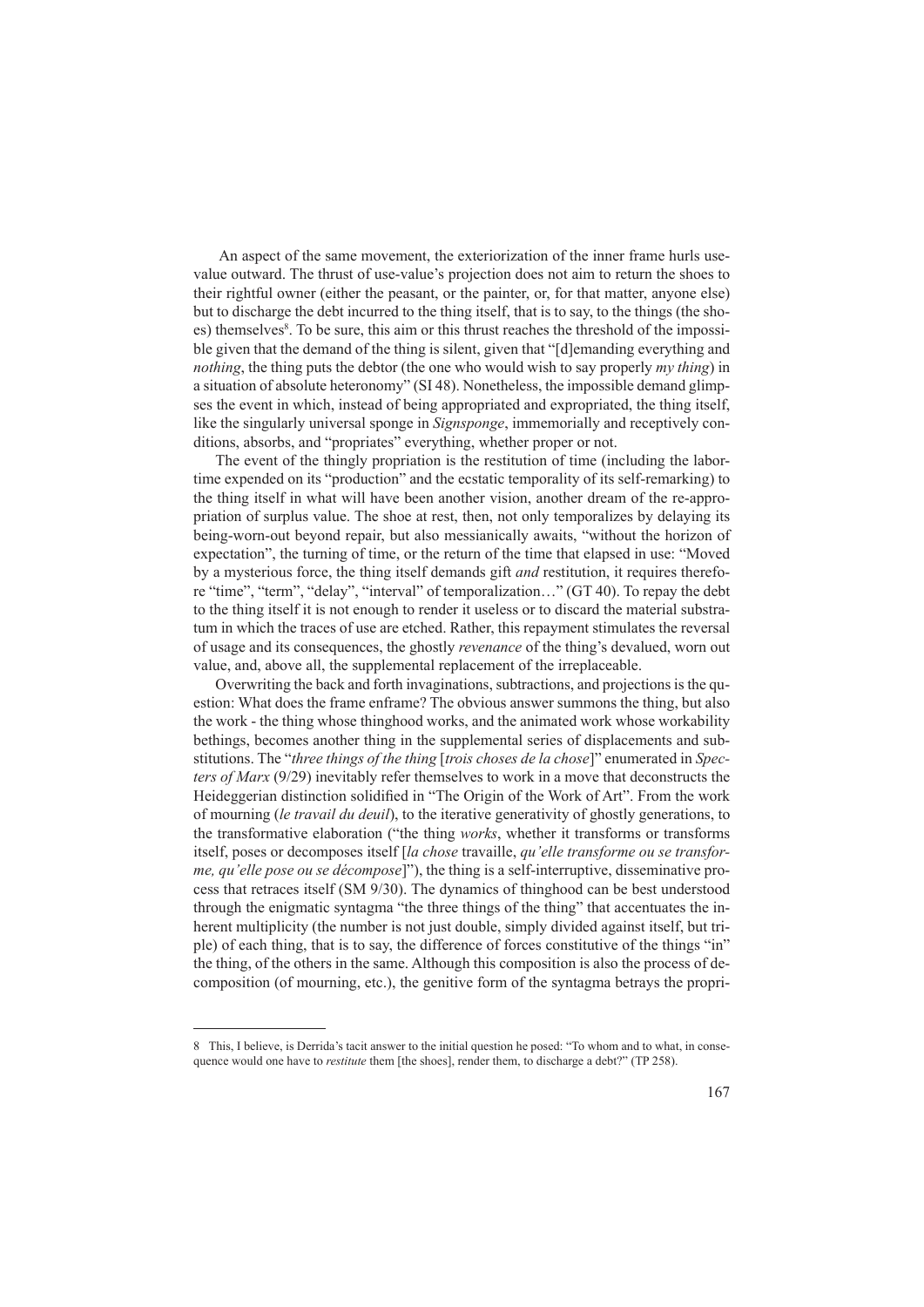ative event of restitution in which the thing is released into its own, abandoned to and loved in its creative self-ruination.

Before the instant of restitution arrives, however, parergonal capital binds itself to the inner work of the thing. In a "phenomenological 'conjuring trick'", the inapparent is made to appear in the sensuous non-sensuous, disembodied body of the commodity as "a 'thing' without phenomenon, a thing in flight that surpasses the senses [*une "chose" sans phénomène, une chose en fuite qui passé les sens*]" (SM 150). The non-phenomenal difference of forces inherent to the thing, the very destabilizing difference that is responsible for the perpetual slippage of the thing itself from phenomenological grasp and for its flight steering away from the pre-calculated trajectory of the throw, undergoes quantification in the process of exchange. The thing that poses and decomposes itself in the realm refractory to the light of phenomenology is ex-posed and betrayed - in the double meaning of "being betrayed" - thematized and lost in its numerical exposition. Thus, violating the law of the thing that operates "without an exchange and without the transaction" (SI 14), the conjuring trick levels and objectifies the traces of work it contained.

These traces evincing the amount of the socially necessary labor time that went into the production of the commodity-thing are parted, (unjustly) shared, and subsequently obscured. If commodity fetishism has a core around which it revolves, it is the trick of making the inapparent appear *qua* inapparent, of making surplus value, the outside of the outside, withdraw as soon as it approaches us (or as soon as we approach it practically or theoretically), and of turning the effects of this withdrawal into profit. The producer receives only a part of the thing's work back, while the remainder is capitalized, rendered futural, reinvested, forced to work further in the form of the remains - in the form of the temporal-temporalizing thing that it is.

Any kind of detachment or formalization of the frame spells out the loss of its flexibility and the ablation of the differential of forces on which capital relies. Hence, the double bind *par excellence*: binding itself to the thing that inherently falls into pieces, capital ruins itself, but unbinding itself from the ruinous thing, it loses its borrowed energy and comes undone. The enframing (of) value is de-bordered, exceeded, by the enframed "working thing" or "thinging work". Setting the thing to work is unhinging the frame.

The way in which the thing is set to work in the epoch of globalization - the epoch of unhinged frames, dis-adjustments, new liberations and new confinements - both violates and exposes the "truth" of the thing. Embodying the abstract principle of sociality and purifying the cut of non-relationality, the commodity follows the course of the becoming-thing of the thing as such. The ideality of the "*as such*" wrought from the substantiality of the thing fully deserves the title of fetishism. But, in addition to commodity fetishism, Derrida draws the attention of his readers to what may be termed "world fetishism": the inflation of discourses and processes, theories and practices, of globalization, *mondialisation*, the becoming-world of the world (N 375). Not only do the two phenomena or, better, the two phenomenalizations (of the thing and of the world) dovetail thanks to the idealization they precipitate, but they are also deeply imbricated with one another, with "religion", and with the economic rationality that propels them.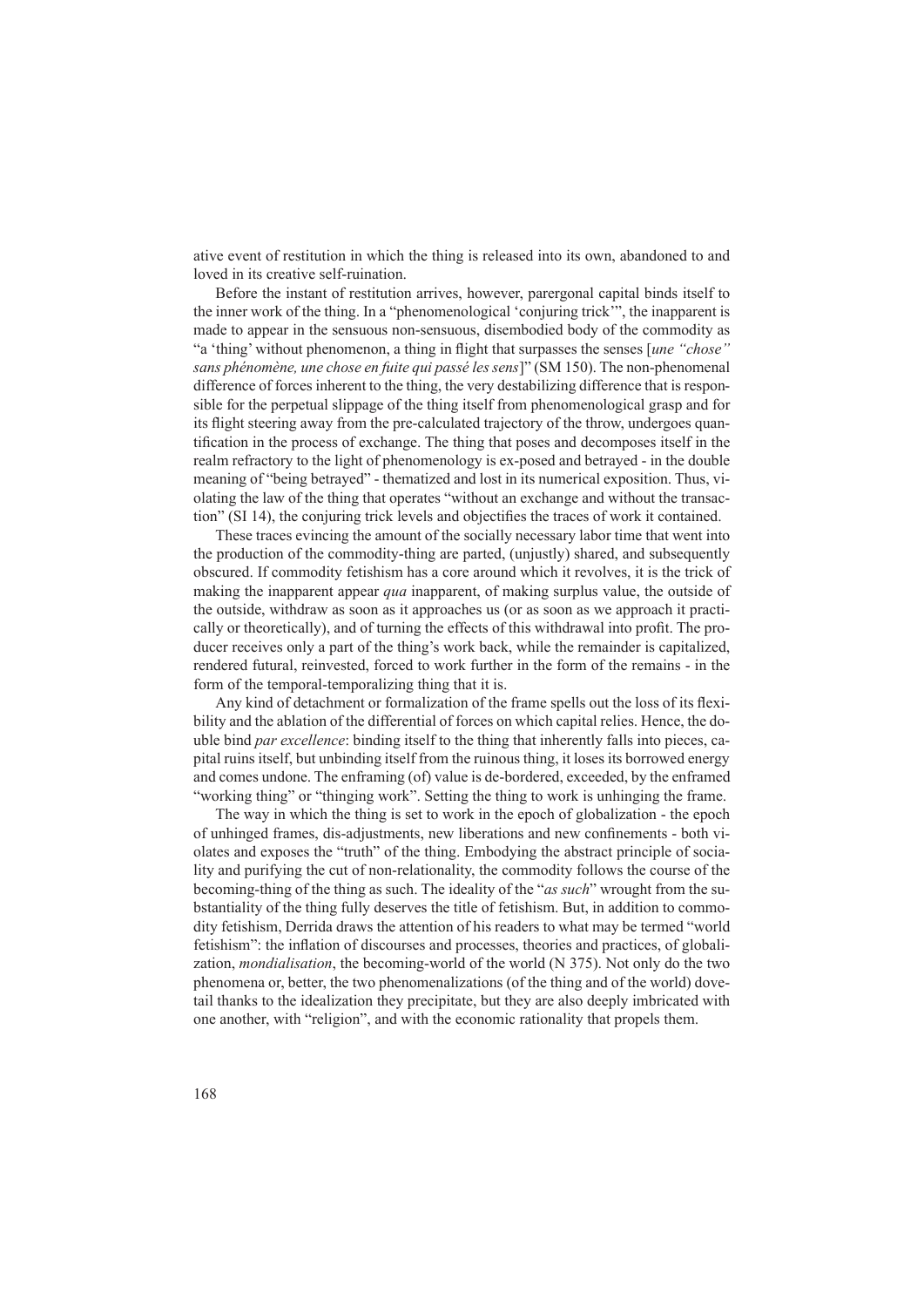Like the process of commodification, *mondialisation* denotes the *essentially* social time-space of the relentless being-with<sup>9</sup>. The sociality of the world mediated through the infinite variety of media and telecommunication systems translates into a kind of contiguity, in which any given point on the nascent homogenized plane instantaneously finds itself in the closest proximity to every other point. Increasingly, the "re-linked" world ("religion" is not far from this re-linking<sup>10</sup>) comes to affect itself both as the referential totality of things signifying their usefulness and as the *wherein* of this totality<sup>11</sup>. Its ideal is the sociality without respite and without respiration, the pure relationality of the absolute bond that defies all unraveling, and the complete consumption/consummation of the differantial spacing on the smooth surface of the globe.

Such an ideal is, certainly, impossible. Auto-affection cannot operate outside the hetero-affective fold<sup>12</sup>, and so the "new world order" turns inside out and into the "new world disorder", the disjointure or disadjustment of the world that wears itself out "in expansion, in growth itself, which is to say, in the becoming worldwide of the world [*cette usure dans l'expansion, dans la croissance même, c'est-à-dire dans la mondialisation du monde*]" (SM 78/130). Formally, this wear and tear is redolent of the predicament of the Heideggerian unhandy, broken, unworkable thing that drops out of the total context of referentiality and constitutes a breach in this totality. Yet, to return to Derrida, what if the decaying growth and the disarticulated articulation of the world that auto-affectively comes into its own derives from the "normal" self-ruination of the thing that falls apart in remarking itself as other? The event of *mondialisation* projects the commoditything writ large onto the inflated body of the *socium*, but also telegraphically transmits all the contradictions of the commodity-economic logic from the so-called "uneven development" (the non-coincidence of the world, the globe, the earth, etc.) to the aporetic conjuncture of the monetary pure cut and the worldly pure contiguity. And, in so doing, it reluctantly reiterates the irreducibility of the thingly non-relational relationality.

Negatively and obliquely, the worlding world conjures up the thing via the exclusion of work: "Let us say or make as if the world began where work ended, as if the glo-

 <sup>&</sup>quot;…the concept of the world gestures toward a history, it has a memory that distinguishes it from that of the globe, of the universe, of the Earth, of the *cosmos*…For the world begins by designating, and tends to remains, in an Abrahamic tradition…a particular time-space, a certain oriented history of human brotherhood, of what in this Pauline language one calls *citizens of the world* (*sympolitai*, fellow citizens of the saints in the house of God), brothers, fellow men, neighbors, insofar as they are creatures and sons of God" (N 374-5).

<sup>10</sup> This is one of the things that leads Leonard Lawlor [*Derrida and Husserl: The Basic Problem of Phenomenology* (Bloomington & Indianapolis: Indiana University Press, 2002)] to write: "What makes *Specters of Marx* so uncanny is that, in a book purportedly on Marxism, Derrida sees to be reviving the political power of religious faith" (p. 224). But "the political power of religious faith" is revived in Derrida only if we carefully isolate the precise meaning of each word in this syntagma, understanding, for instance, "religion" in terms of a divided possibility of re-linking the world through self-affective globalization and through hetero-affective secret community of the New International. The same applies to "faith" which stands for the irreducibility of credit, credibility, trust *and* of their violation at the root of any being-with, etc.

<sup>11</sup> Martin Heidegger, *Being and Time*. Trans. John Macquarrie & Edward Robinson (San Francisco: Harper, & Row, 1962), p. 65.

<sup>12 &</sup>quot;*Notre monde* se touche", "our world touches itself, can be touched, is touched; our world *is in touch*" (OT 53) presupposes that it has, first, detached from itself and from us, and that it hetero-affects itself in its very auto-affection.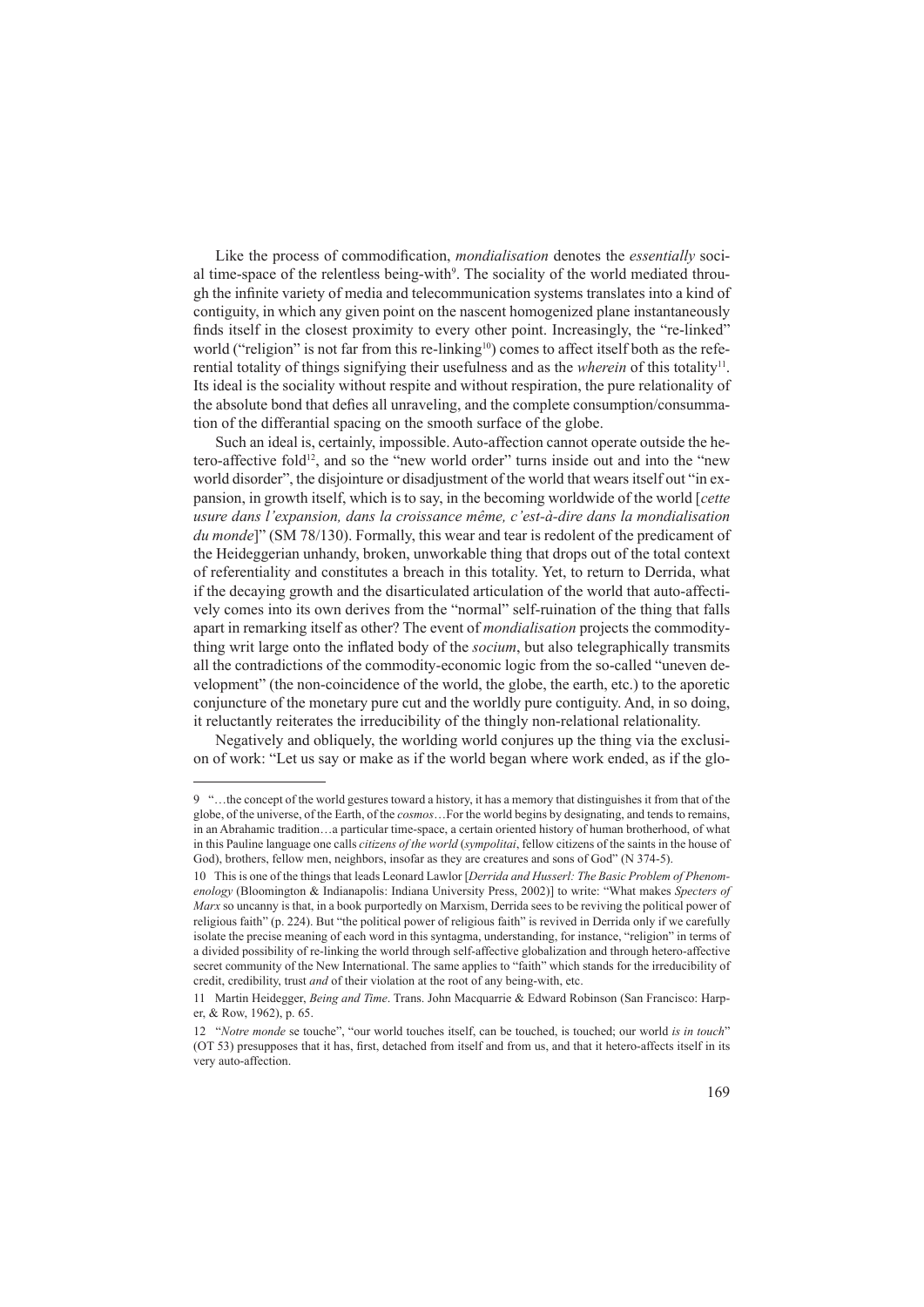balization of the world has both as its horizon and its origin the disappearance of what we call *work*, this old word, painfully charged with so much meaning and history" (N 377). The paleonymization of work is consonant with the ambiguous vacillation between *désoeuvrement* and the unrecognized, conceptually unrecognizable labor converted into surplus value; the non-affirmative "end" of the mournful "working-through" in the melancholic identification that "acts out"; and the parergonal frame disencumbered from the ergon it enframes. The thing withdraws along with "this old word" to which it is bound, but this time its recession is fostered not by the ideality of the "as such", but by the virtuality of the "as if" ("as if the world began where work ended"): by the avowed theoretical fiction that lays bare the grounds for its own incredible credibility. This virtual withdrawal writes the fable where the "end of work" - its culmination, its goal and cessation - produces a very particular product - the world - that, in the course of *mondialisation*, scratches out from its surface the label "Made in…", or even just "Made!" and that, consequently, represents itself as a *sui generis* simple unity busy with affecting itself. In other words, the theoretical fiction pinpoints the metaphysical myth of the origin that works to suppress the other of origin and the other origins (e.g. archi-writing, or the self-remarking, self-disseminating work of the thing) and that presents, clinically, the meta-symptoms of the most stubborn resistance to analysis.

The withdrawal of work from the beginning of the world takes us back to *Of Spirit*, where Derrida examines Heidegger's definition of the thing as "worldless" and uncovers a certain taken-for-granted, yet unarticulated syllogism. 1) The philosopher's paradigmatic thing - the stone - is "without world [*weltlos*]" (OS 48). 2) The world is always spiritual (OS 47). 3) "*Geist* thus forms part of the series of non-things, of what in general one claims to oppose to the thing. It is what in no way allows itself to be thingified" (OS 16). The worldly realm of spirituality that Dasein dispenses to itself requires, at minimum, the ability discursively to relate to oneself as other (to place and to hear a call from oneself to oneself), to lag behind and to run ahead of oneself, and, in this ecstasis, to relate to the being of beings. The ecstatic relationality is denied to the worldless, breathless, inanimate thing determined in its mute "whatness", but the fable does not end here. One of the constant threads running through *Of Spirit* is Heidegger's *avoidance* of spirit<sup>13</sup> that, positively understood, veers on the side of the thing in an attempt to bring us close to its breathlessness, its exemption from spirit. To steer clear of *Geist*, for Heidegger, would be to avoid "what in no way allows itself to be thingified" and analytically to embrace more than the everyday *human* Dasein in its everydayness.

Despite this cautionary avoidance, the becoming-world of the world is contingent upon the forgetting of its birth or emanation (the forgetting of "becoming" itself) from the thing's sociality before and beyond commerce and other Dasein-related activities. It is on account of such interested, invested forgetting that the thing haunts, if to haunt is to cause dehiscence, to have and to form the world, to cleave open a spacing without dwelling in it:

<sup>13</sup> The book starts with the question "What is avoiding?" and continues: "*Sein und Zeit* (1927): what does Heidegger say that that time? He announces and he prescribes. He *warns* [*avertit*]: a certain number of terms will have to be avoided (*vermeiden*). Among them, spirit (*Geist*)" (OS 1).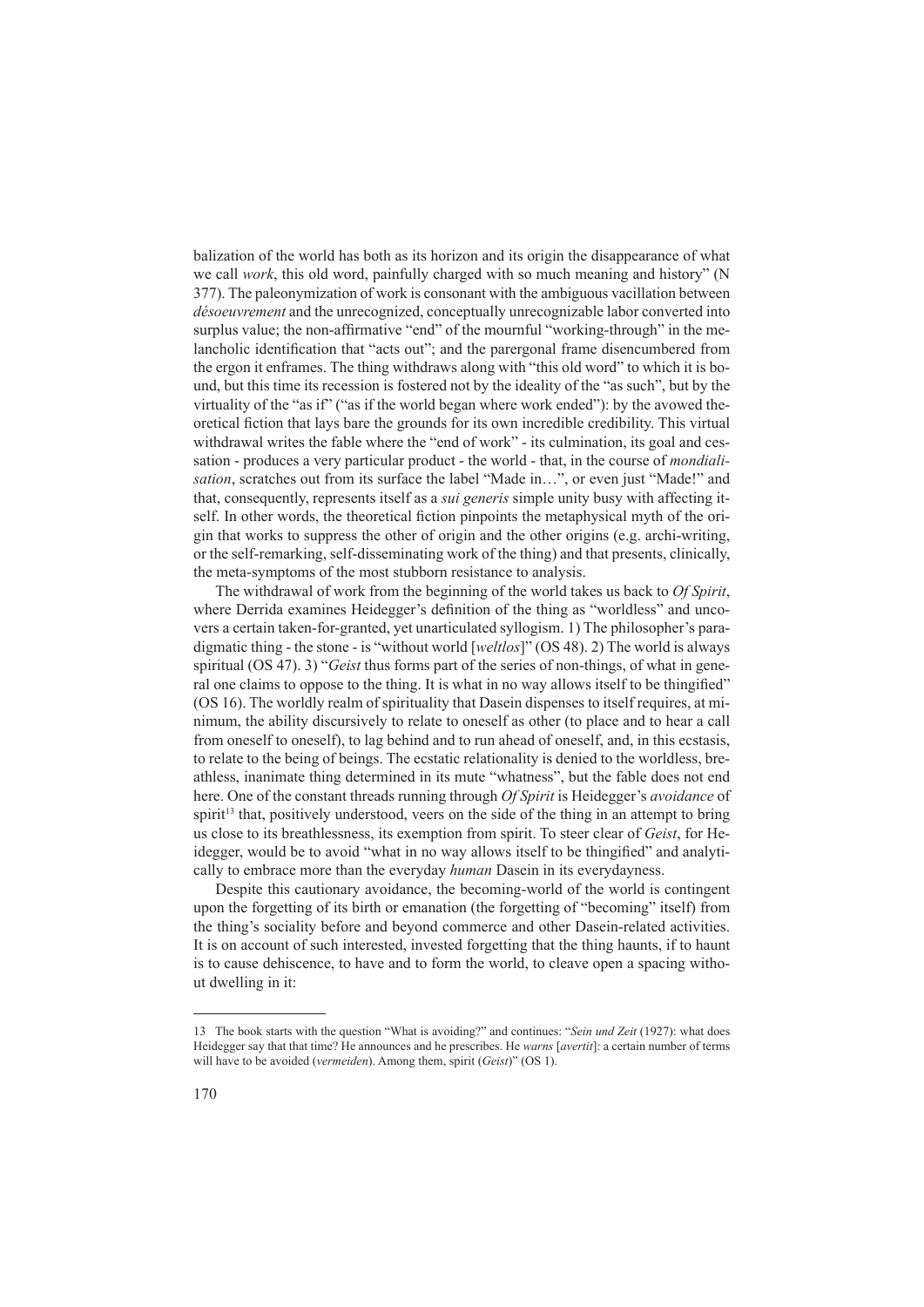The animated work becomes that thing, the Thing that, like an elusive specter, *engineers* a habitation without proper inhabiting, call it a *haunting* of both memory and translation [*L'oeuvre animée devient cette chose, la Chose qui* s'ingénie *à habiter sans proprement habiter, soit à* hanter*, tel un insaisissable spectre, et la mémoire et la traduction*]…The Thing haunts, for example, it causes, it inhabits without residing [*La Chose hante, par exemple, elle* cause, *elle habite sans y résider*] (SM 18/42).

Let us try to keep abreast of the blistering locution of this passage. The animated work, *l'oeuvre animée*, is part and parcel of spirit (*anima* in Latin can mean "spirit", "breath", or "soul") insofar as it breathes without me as soon as I dissolve my living bond with it. Part and parcel of spirit, it parts and parcels the spiritual unity into spectral dissemination ("like an elusive specter"). In turn, the becoming-animated of work - its spectrality - is nothing else than the thing immediately capitalized ("that thing, the Thing") in order to emphasize the hesitation between "whatness" and "whoness". While the state of being animated is also animating, in the transition from the passive to the active voice, the Thing assumes the properties of a "who" and "*engineers* [s'ingénie] a habitation". The meaning of "engineering" must be supplemented with the etymology on which Derrida elaborates elsewhere<sup>14</sup> and which draws together such words as "genius", "genesis", "genealogy", and "genre". In light of this juxtaposition, the animatedanimating work-thing stands at the "genesis" of habitation but it does not inhabit that which it generates ("without proper inhabiting") or, in other words, withdraws itself from the spacing that it provides. Termed "haunting", the movement of the giving withdrawal and the withdrawing gift whose objects are not confined to memory and translation extends to the habitation, or the dwelling of *any* interiority, to the world inhabited by something or someone other than the Thing that haunts and does not abide ("*sans y résider*"). It does not abide in the "there" which it engineers or causes (note, again, the ambiguity of the Latin *causa*: thing or cause), but the very acknowledgement of its ingenuous generativity is sufficient enough to dispute and displace all designations of "worldlessness". Thus, hauntology is the operationality of the thing that works and that "worlds", disseminating or diffracting, in an ironic twist on the ontico-ontological difference, the spiritual unity of the world into a multiplicity of specters.

It is no accident that the becoming-world of the world is forgetful of its own genealogy. Forgetting is already anticipated by the thing that, instead of inhabiting, haunts memory, that approaches and gives the world only to retract itself from it, that forces everything to begin "before it begins" (SM 161). The phenomenalization of the world merely hypostatizes the withdrawal proper to the thing, forgoing its quasi-transcendental, world-giving "function" and reducing it to a worldless entity within the world. Structurally, the hypostatized withdrawal is compatible with the monetary purification of the thing's detachment untied from substantial sociality. That is to say: the itinerary of the world posited at the end of work leads to money, to the always-spiritual curren-

<sup>14</sup> Jacques Derrida, *Geneses, Genealogies, Genres and Genius: The Secrets of the Archive*. Trans. Beverley Brahic (Edinburgh: Edinburgh University Press, 2006).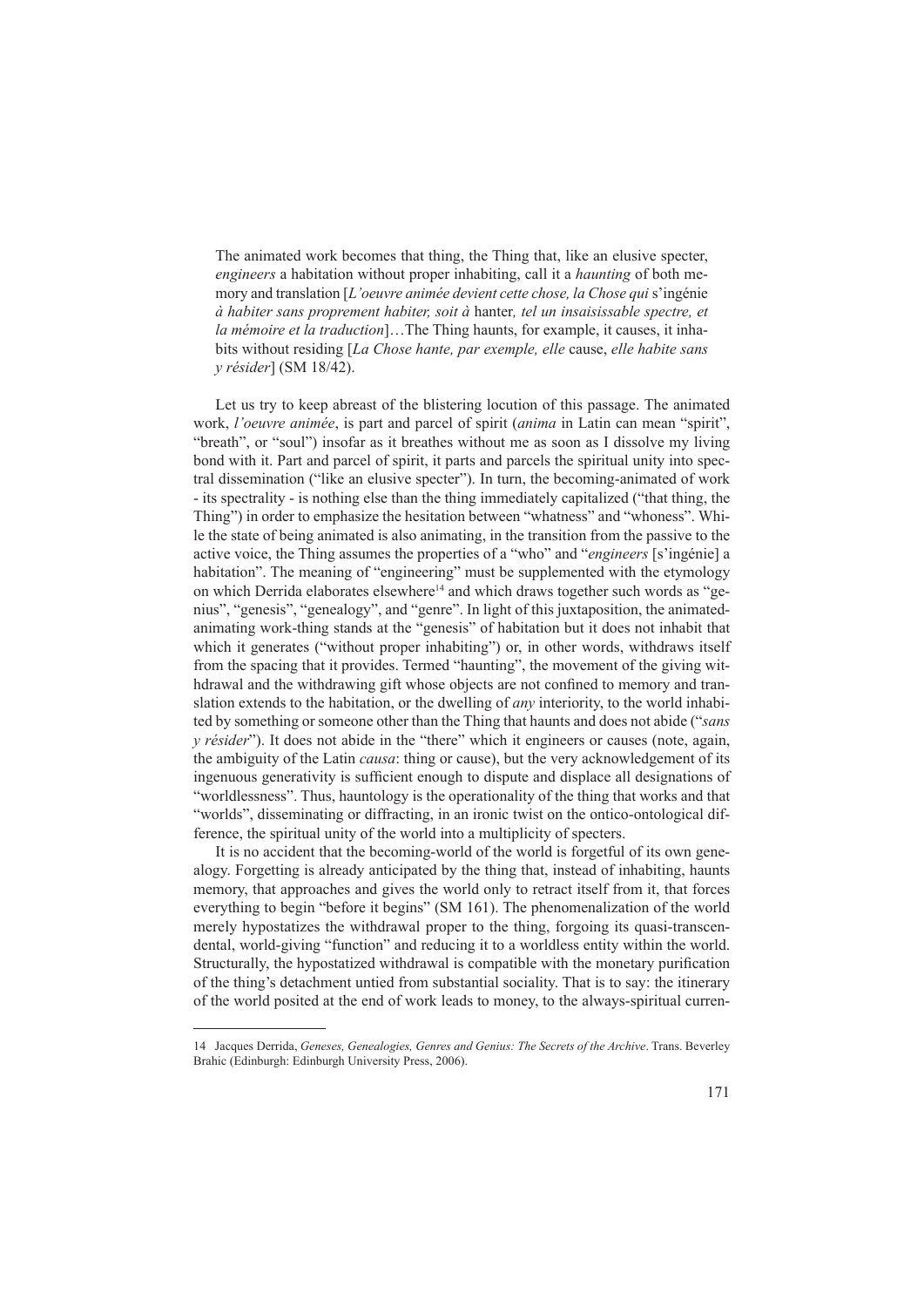cy<sup>15</sup> that puts one above one's work, disengages one from it. Both the fall of the remainder concurrent with the purification of the thingly cut and its incorporation in *monnaie*  are the preconditions for the auto-affection of the world that exchanges itself with itself and with the ostensibly non-relational non-world from which it is born in the networks of unequal exchange. Pure exchangeability, the becoming-world of the world expresses itself in the institution of the world market, in "a front among fronts, a confrontation" of commodities (SM 155). But the "real" confrontation lacking either a front, or a frontier, the confrontation of a "front without front" of the event (PTT 91) transpires between the market and the work of the thing that underwrites and interrupts it, engineers and haunts it, because the world remains the world *of* things.

#### Abbreviations of Jacques Derrida's Works:

- GT: *Given Time: I. Counterfeit Money*. Trans. Peggy Kamuf (Chicago & London: University of Chicago Press, 1992).
- LO: "Living On: Border Lines". Trans. James Hulbert, in Harold Bloom et al., *Deconstruction and Criticism* (New York: Continuum, 1979).
- N: *Negotiations: Interventions and Interviews, 1971-2001*. Trans. Elizabeth Rottenberg (Stanford: Stanford University Press, 2002).
- OS: *Of Spirit*. Trans. Geoffrey Bennington and Rachel Bowlby (Chicago & London: University of Chicago Press, 1987).
- PC: *The Postcard: From Socrates to Freud and Beyond*. Trans. Alan Bass (Chicago & London: University of Chicago Press, 1987).
- PTT: *Philosophy in the Time of Terror: Dialogues with Jürgen Habermas and Jacques Derrida* (Chicago & London: Chicago University Press, 2003).
- SI: *Signésponge / Signsponge*. Trans. Richard Rand (New York: Columbia University Press, 1984).
- SM: *Specters of Marx: The State of the Debt, the Work of Mourning, and the New International*. Trans. Peggy Kamuf (New York: Routledge, 1994).
- TP: *The Truth in Painting*. Trans. Geoffrey Bennington and Ian McLeod (Chicago & London: University of Chicago Press, 1987).

<sup>15</sup> On money as "the *spirit* of the market", see N 315ff.